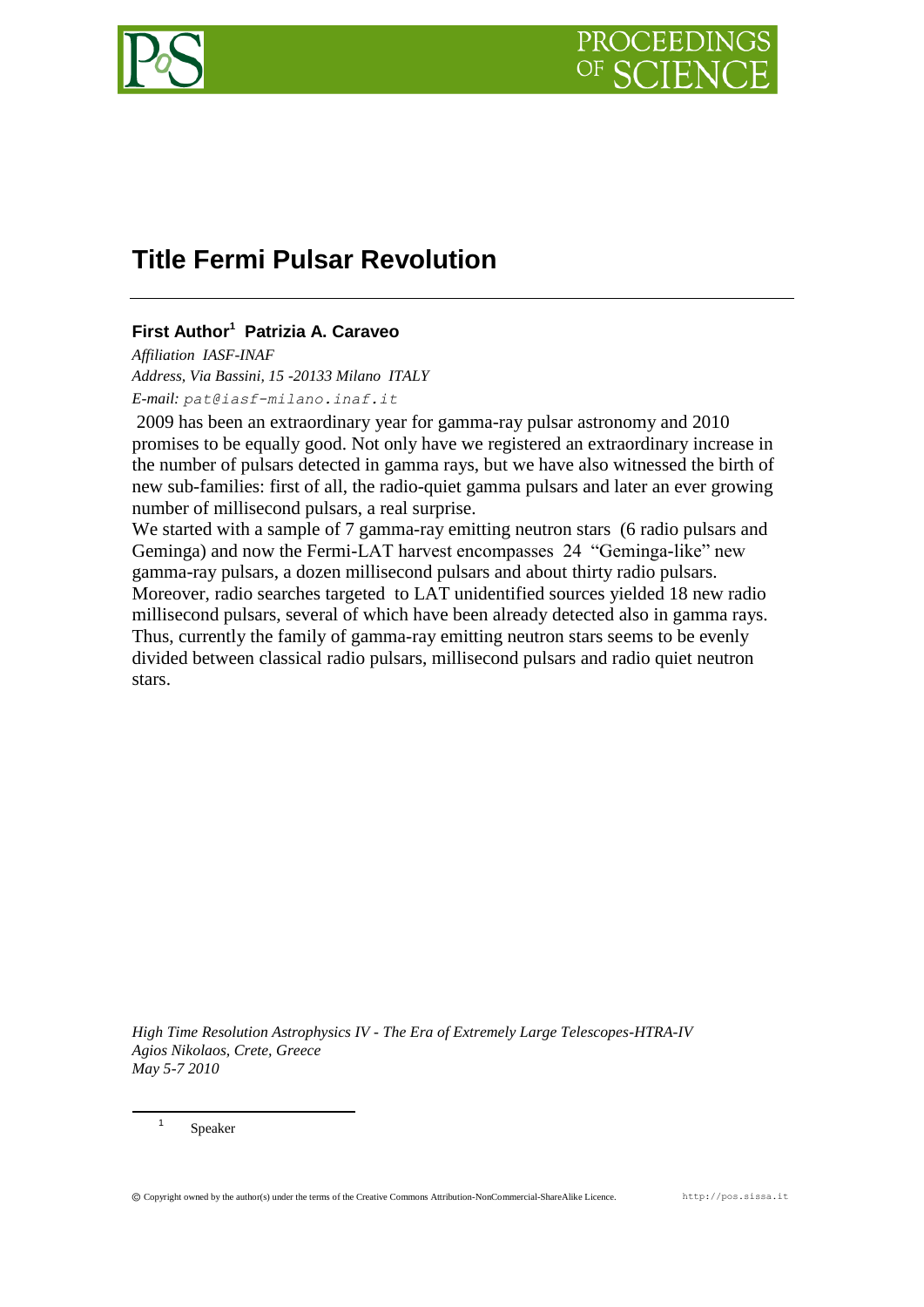## **1. Introduction**

With the demise of the CGRO mission in 2000, gamma-ray pulsar astronomy entered a long hiatus with the family of gamma-ray pulsars being frozen to 7 objects, namely the radio pulsars Crab, Vela, PSRB1055-52, PSRB1706-44, PSRB1951+32, PSRB1509-58 (only detected at low energy) and the radio quiet Geminga [1,2]. While radio observers discovered several new pulsars within the unidentified EGRET sources error boxes[e.g.3], the lack of contemporary gamma-ray data made the search for gamma pulsed signal a frustrating exercise, leading, at most, to tantalizing results [4]. Despite the small number of confirmed gamma-ray pulsars, they are one of just two classes of objects identified as gamma ray sources. With about 70 Unidentified low latitude EGRET sources, it was clear that pulsars were to play a major role in future, more sensitive, gamma-ray experiments [e.g.5]. To improve our ability to find gammaray pulsars deeply imbedded in the noisy galactic plane the EGRET lesson pointed to two major avenues

In view of the paramount importance of the availability of contemporary radio and gamma observations, monitoring programmes were arranged for hundreds of promising radio pulsars, selected on the basis of their rotational energy loss weighted by the distance square [6,7].

Meanwhile, the expectation of a significant contribution from radio-quiet, Gemingalike, gamma ray pulsars lead to the development of new codes tailored to the search for pulsation in the sparse photon harvest typical of gamma-ray observations [8]. Both avenues are now bringing fruits, with some unexpected findings leading to the Fermi pulsar Revolution

#### **2. Results beyond expectations**

A preview of the Fermi ability to spot gamma-ray pulsars without any outside help came soon after the launch of the mission, when PSR J0007+7303 was detected within the CTA 1 supernova remnant[9,10]. Actually the gamma-ray source was known since EGRET times and had been extensively (yet inconclusively) studied in X-rays [11]. A faint X-ray source surrounded by diffuse emission pointed to a neutron star embedded in a PWN, but the timing signature was missing, partly owing to the source faintness. Taking advantage of the X-ray source coordinates to barycentrize the Fermi Lat photon arrival times, the application of the newly designed codes devoted to blind searches yielded the source periodicity.

The pulsar timing parameters unveiled a radio quiet neutron star with a kinetic age of 10.000 y (comparable with the CTA 1 SNR age) and a rotational energy loss intermediate between Vela and Geminga. Such a quick discovery of the first LAT radio quiet pulsar heralded a new era on gamma-ray pulsar astronomy.

Applying the blind search techniques to all unidentified gamma-ray sources (most of which dated back to EGRET and even COS-B times) 15 more gamma ray pulsars were found, establishing the radio quiet pulsars as a major fraction of the pulsar family[12].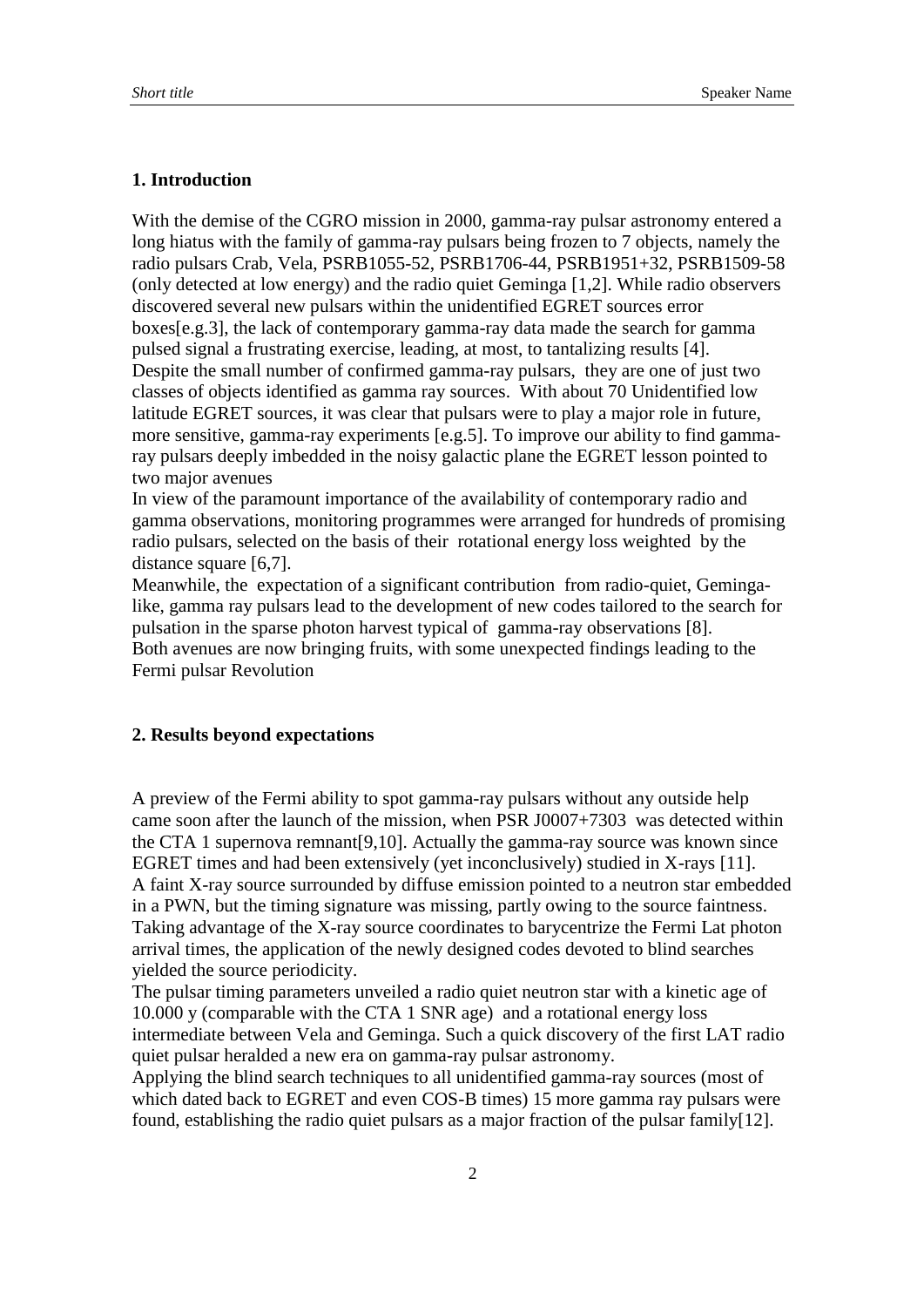13 of the 16 newly found pulsars are indeed unidentified EGRET sources, many of which had been already studied at X-ray wavelengths thus providing promising candidates whose positions could be injected in the data analysis, establishing a new synergy between X and gamma-ray astronomies [13]

Meanwhile, the radio monitoring campaigns, which had requested a lot of organizational efforts, started to pay back yielding the detection in gamma rays of 16 new radio pulsars, bringing the radio pulsars grand total to 21 sources [14].

Indeed, the first detection of a new radio pulsar is due to Agile, a small mission of the Italian Space Agency, which was able to pinpoint PSR J 2021+3651 [15] and to detect later few more pulsars, most notably PSR B1509-58 [16] which stands out owing to its very soft spectrum.

Vela, by far the brightest pulsar, was investigated in detail [17], to study the evolution of the light curve as a function of energy, to align carefully the gamma-ray light curve and the radio one and to establish the pulsar spectral shape (Figure 1). By pointing to a power law with exponential cutoff (with cutoff energy of few GeV) as the best fitting spectral shape, the LAT data solved a long standing debate. They proved that the gamma-ray photons were indeed produced far from the star surface thus clearly supporting the outer gap models as opposed to the polar cap ones. Owing to the exceptional statistics available for Vela, as well as for few other pulsars such as Crab and Geminga, it is possible to perform phase-resolved spectral analysis, assessing how the power low index and the cutoff energy vary throughout the pulsar rotation [18,19,20].



*Figure 1 Phase averaged spectrum of the Vela spectrum[18]. The data were fit assuming a power law with an exponential cutoff. The best fitted cutoff Energy is 1.36+/-0.15 GeV*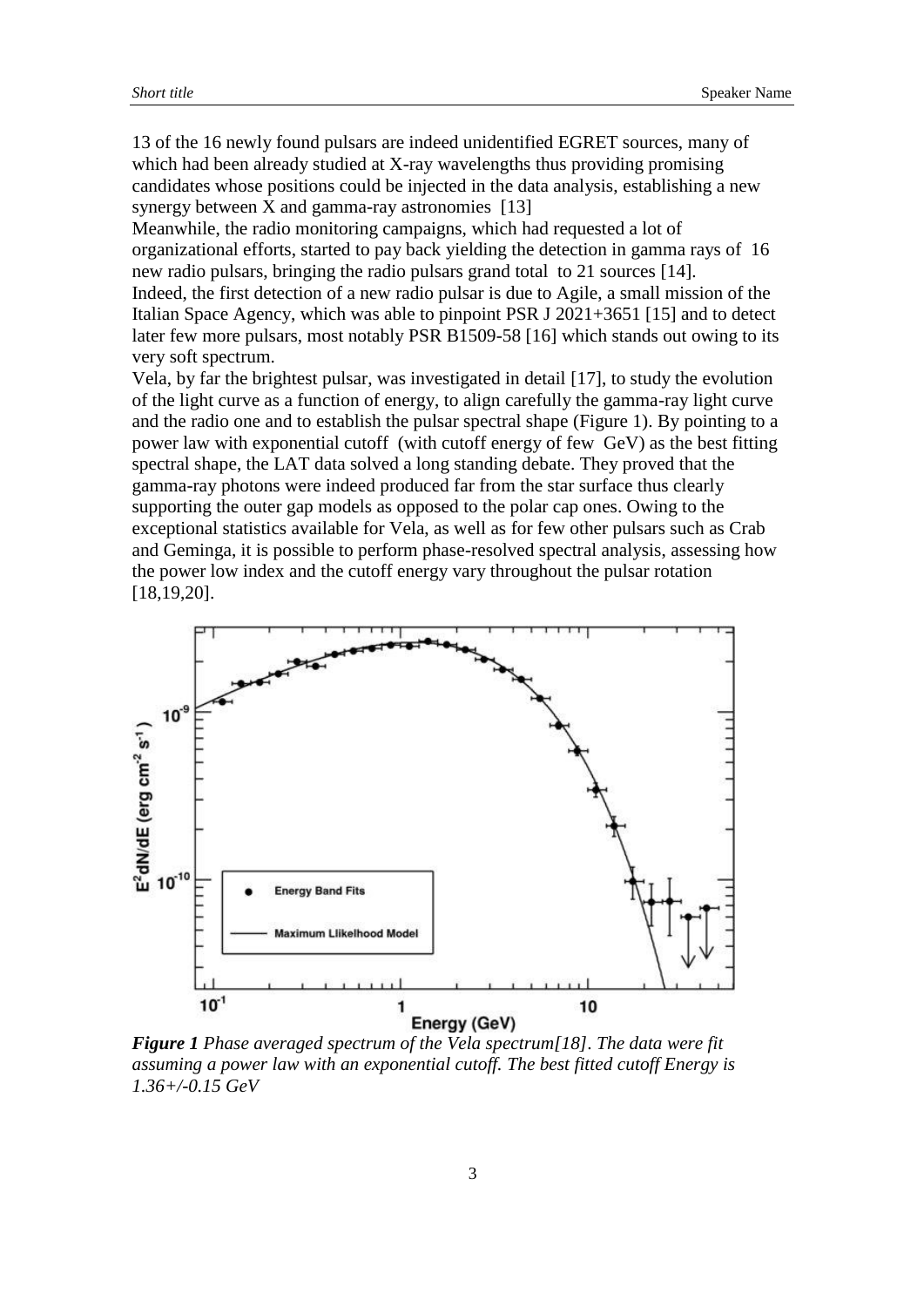But another surprise was looming : msec pulsars were starting to be detected at gammaray energy. Although PSR 0218+4232 had been already tentatively detected in the EGRET data [21] msec pulsars were deemed to be generally unfit to produce high energy gamma-ray in view of their relatively low magnetic field.

However, the detection of 8 msec pulsars [22] changed completely the attitude forcing theoreticians to come up with suitable explanations linked e.g. to the strength of the magnetic field at the light cylinder (Figure 2).



*Figure 2 Magnetic field strength at the light cylinder for the 46 pulsars in the first Pulsar Fermi catalog (from [14]). Green circles refer to radio pulsars, blue squares refer to gamma selected neutron stars, red triangles refer to msec pulsars*

Thus the first Fermi LAT pulsar catalogue went to press with a grand total of 46 pulsars 29 of which detected in radio (further divided between 8 msec and 21 "classical" pulsars) and 17 selected in gamma-rays (i.e. 16 discovered by LAT + Geminga). Indeed deep radio observations of the pulsars found through blind searches yielded detection for 3 of them, one rather normal looking while the other two exceedingly faint [23, 24].

The spectra of the 46 gamma-ray pulsars can all be fitted by power law with exponential cutoff. Their light curves are usually double peaked (with peak separation of 0.4-0.6) but a non negligible minority of single peaked pulsars do exists. With very few exceptions , the gamma ray peaks are not aligned with the radio ones.

To assess the pulsars gamma ray luminosity, we use a beaming factor of 1 for all pulsars. It is a big change wrt the EGRET time, when this parameter was  $1/4\pi$ , and is a direct consequence of the outer gap model. The gamma-ray light curves and spectral shapes point to high-altitude emission regions producing fan beams that cover a large fraction of the celestial sphere. Distance value is a major source of uncertainty for LAT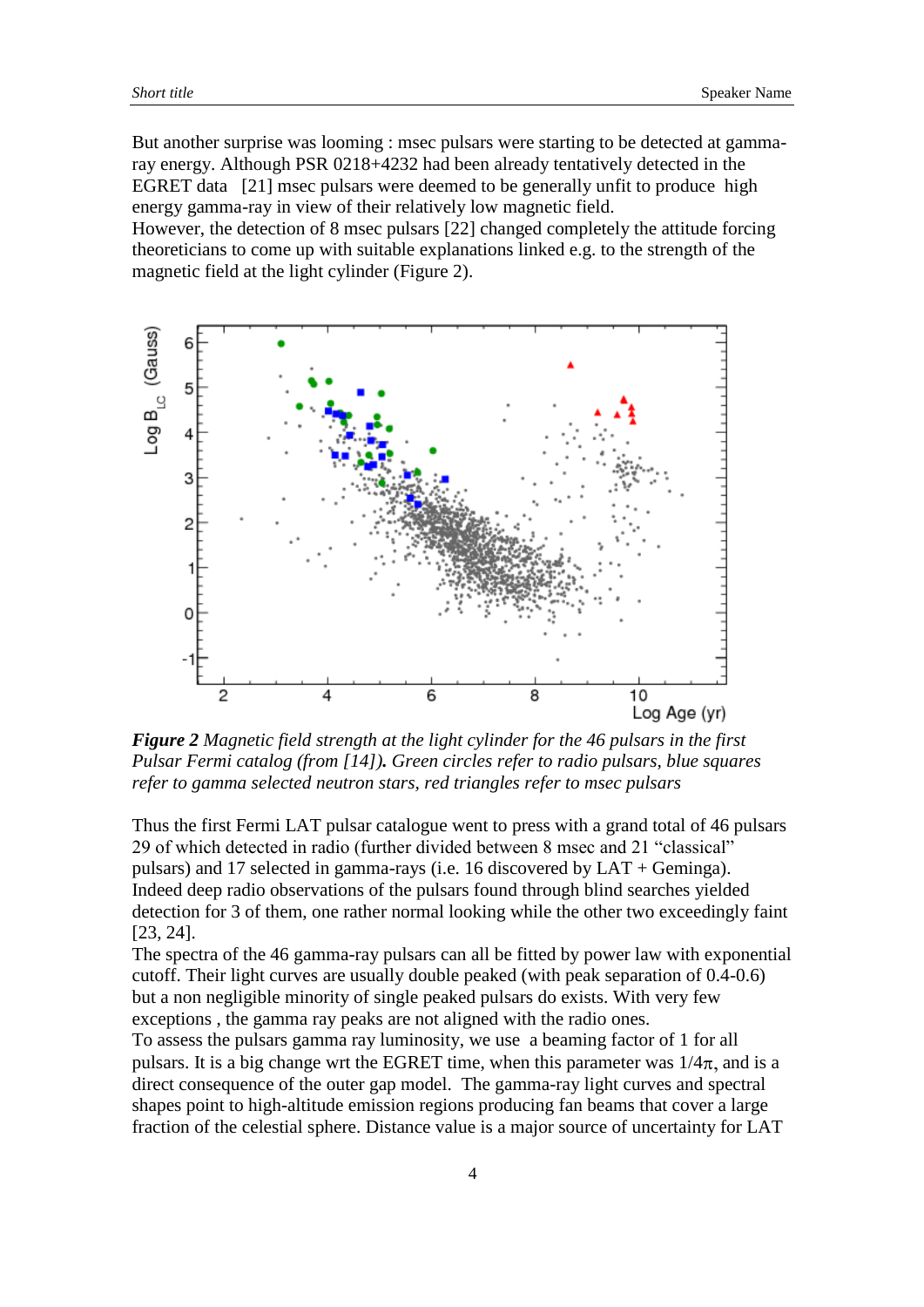pulsars, few of which have a measured parallax, while the majority should rely on dispersion measure or columnar absorption .

As shown in figure 3, the evolution of gamma-ray luminosity as a function of the pulsar rotational energy loss cannot be fitted by a single function . Even considering the distance uncertainties, a substantial scatter is present possibly arguing against the assumption of a common beaming factor for all objects. Msec pulsars seems to climb more steeply than normal and radio quiet pulsars which seems to evolve more gently. Such plot tell us more about our limitations than about the pulsar physics



**Figure 3** *Gamma-ray luminosities versus rotational energy losses for the 46 pulsars in the first Fermi catalog (from [14]). Green circles refer to radio pulsars, blue squares refer to gamma selected neutron stars, red triangles refer to msec pulsars. Pulsars with two distance estimates have two markers connected with a dashed line The dot-dashed line and the dashed one are meant to guide the eyes showing the trend expected for a gamma-ray Luminosity proportional to the square root of the rotation energy loss or for a gamma-ray luminosity proportional to the rotational energy loss.*

After the completion of the first LAT pulsar catalogue, more pulsars were detected. 8 new objects emerged from the blind searches done on the sources of the first year Fermi Lat catalogue [25], while more classical pulsars as well as msec pulsar kept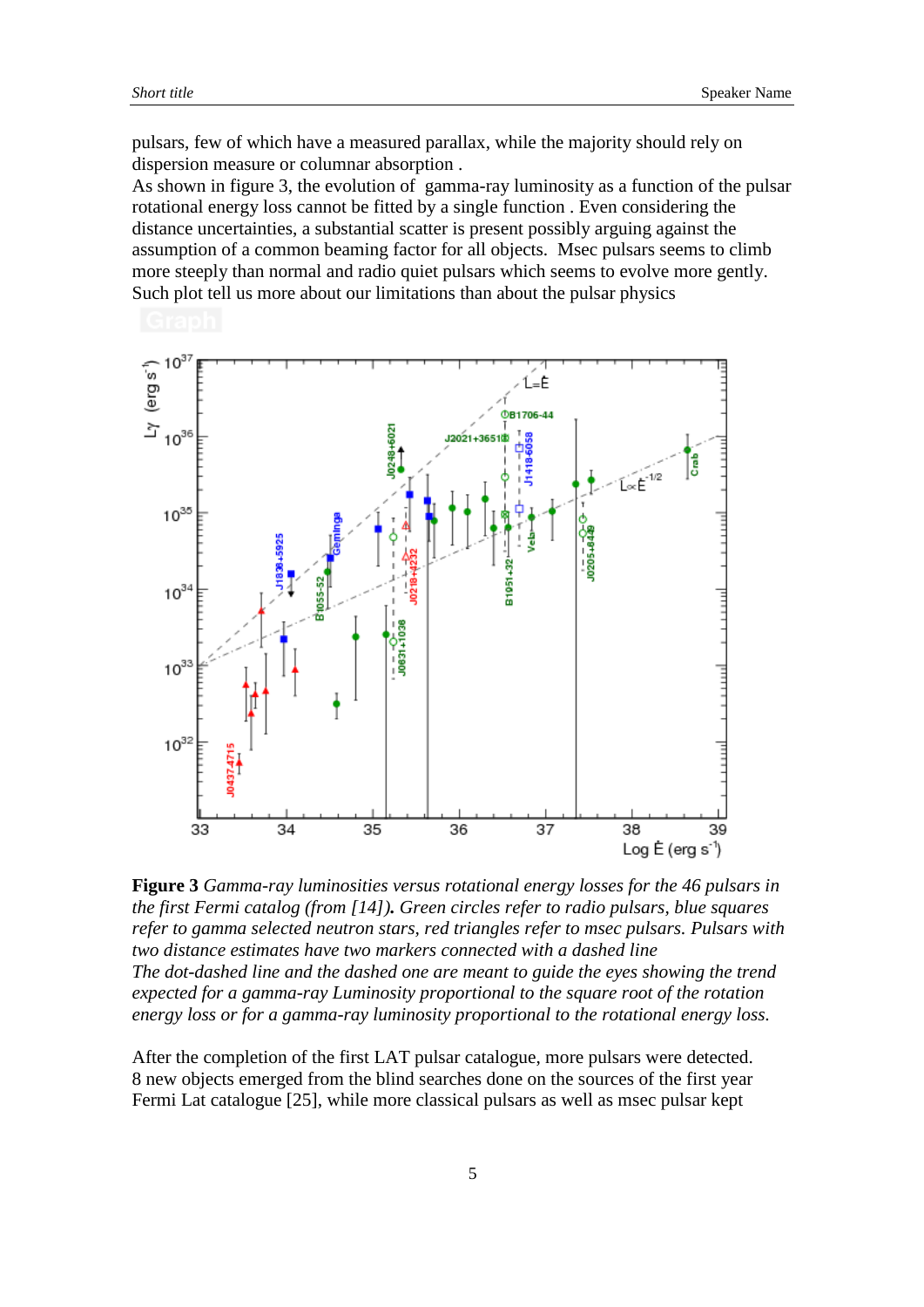adding to the catalogue. The first Fermi catalogue list 56 pulsars[26] and the number is continuously growing.

#### **2.1.1 One more breakthrough**

A major breakthrough come via radio astronomy when targeted observations of unidentified LAT sources yielded the discovery of 18 field msec pulsars [27]. While this is a major discovery in its own, since it increases significantly the number of the known field msec pulsars in few months, it also point out that msec pulsars could play a major role in accounting for unidentified galactic gamma ray sources.



Figure 4 Msec pulsars detected while exploring error boxes of unidentified Fermi LAT sources.

### **3.Fermi revolution**

In about 1 year gamma ray astronomy went from 7 gamma ray emitting neutron stars to 56 and counting, an astonishing jump rendered possible by the flawless Fermi LAT performances as well as by the extensive preparation work.

More importantly, new pulsar families have emerged claiming the undivided attention of the astrophysical community.

Apparently gamma-ray pulsars make up a class of sources "omnis divisa in partes tres" which classical radio loud objects, radio quiet (or radio faint) and msec ones claiming an equal share in source number.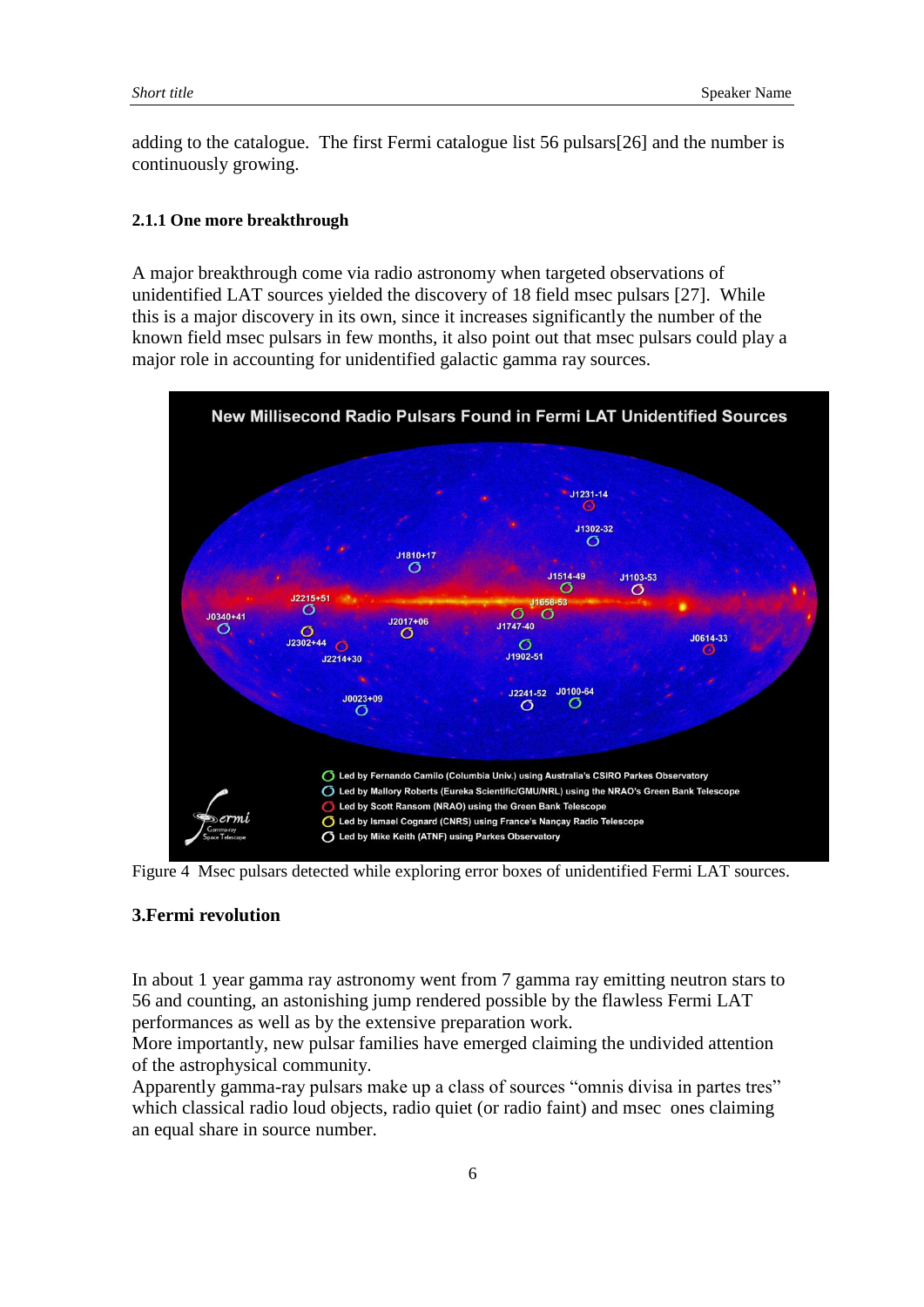The Fermi pulsar revolution having just began, such a harvest of results now needs to be digested and organized. Few questions call for an answer: are radio-quiet pulsars similar to radio-loud ones, just being viewed under different geometry? Now, for the first time we can try to address this question through multiwavelength observations. No matter what the answer will be, we will learn something on the pulsar emission mechanisms

This paper has been written while enjoying the hospitality of the Aspen Center for Physics

#### **References**

- [1] D.J.Thompson et al , *Gamma Ray Pulsars*, Cosmic Gamma-Ray Sources. Edited by K.S. Cheng, G.E. Romero, ASTROPHYSICS AND SPACE SCIENCE LIBRARY Volume 304. Kluwer Academic Publishers, Dordrecht, The Netherlands, 2004, p.149 (2004)
- [2]G.F. Bignami and P.A. Caraveo *Geminga: its Phenomenology, its Fraternity and its Physics* Ann. Rev of Astr. And Astrophys 34, 331(1996)
- [3] N. D.Amico et al. , *Two Young Radio Pulsars Coincident with EGRET Sources*, The Astrophysical Journal, 552,. L45-L48 (2001)
- [4] V.M. Kaspi et al *High-Energy Gamma-Ray Observations of Two Young, Energetic Radio Pulsars* The Astrophysical Journal, 528,. 445-453(2000)
- [5] P.A.Caraveo A *Multiwavelength Strategy for Identifying Celestial Gamma-ray Sources* Proc Gamma 2001 AIP 587, Ed.s S. Ritz, N. Gehrels p. 641(2001)
- [6] D.A: Smith et al *Pulsar timing for the Fermi gamma-ray space telescope* Astron. Astrophys. 492,923 (2008)
- *[7]* A. Pellizzoni et al *High-Resolution Timing Observations of Spin-Powered Pulsars with the AGILE Gamma-Ray Telescope* Ap.J.691,1618 (2009)
- [8] W. B. Atwood et al. *A Time-differencing Technique for Detecting Radio-quiet Gamma-Ray Pulsars* ApJ. 652, L49 (2006)
- [9] A.Abdo et al (Fermi Collaboration), *The Fermi Gamma-Ray Space Telescope discovers the pulsar in the the young galactic supernova remnant CTA 1* Science **322**,1218 (2008)
- [10] G.F. Bignami *Gamma-rays and neutron stars* Science **322**,1193 (2008)
- [11] J. Halpern et al *X-Ray, Radio, and Optical Observations of the Putative Pulsar in the Supernova Remnant CTA 1* Ap.J. 612,398 (2004)
- [12] A. Abdo, et al. Fermi Collaboration *Detection of 16 gamma-ray pulsars through blind searches using the Fermi LAT* Science, 325, 840 (2009)
- [13] P.A. Caraveo On the Multi-Faceted Synergy between X and Gamma-Ray Astronomies 2009 Fermi Symposium, econf Proceedings C09112[2 2009arXiv0912.4857C](http://adsabs.harvard.edu/abs/2009arXiv0912.4857C) (2009)
- [14] A. Abdo, et al. Fermi Collaboration *The First FERMI Large Area Telescope Catalog of Gamma-Ray Pulsars* Ap.J. Supplement Series 187:460-494 (2010)
- [15] J.P. Halpern et al.*Discovery of High-Energy Gamma-Ray Pulsations from PSR J2021+3651 with AGILE* Ap.J.688, L33 (2008)